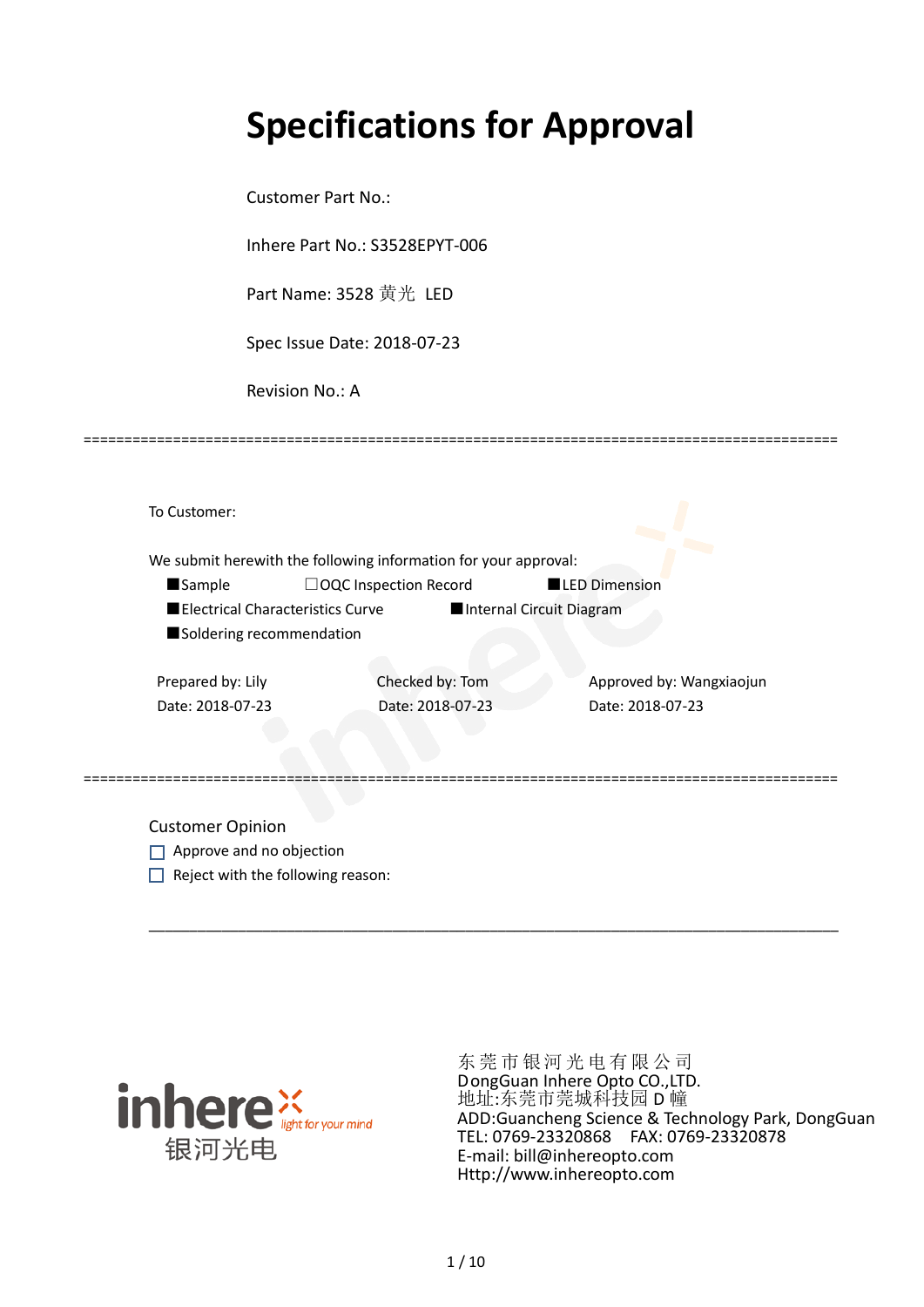#### **Features**

3.5mmⅹ2.8mm LED, 1.9mm thickness

Low power consumption

Wide view angle

Package: 2000pcs/reel

RoHS Compliant

#### **Applications**

Ideal for back light and indicator

Various colors and lens types available

## **Recommend Pad Layout Package outlines**



| Part No.      | <b>Emitted color</b> |                | Lens color        |
|---------------|----------------------|----------------|-------------------|
| S3528EPYT-006 | Yellow               | <b>AlGainP</b> | Water transparent |

Notes:

All dimensions are in millimeters (inches);

Tolerances are ±0.1mm (0.004inch) unless otherwise noted.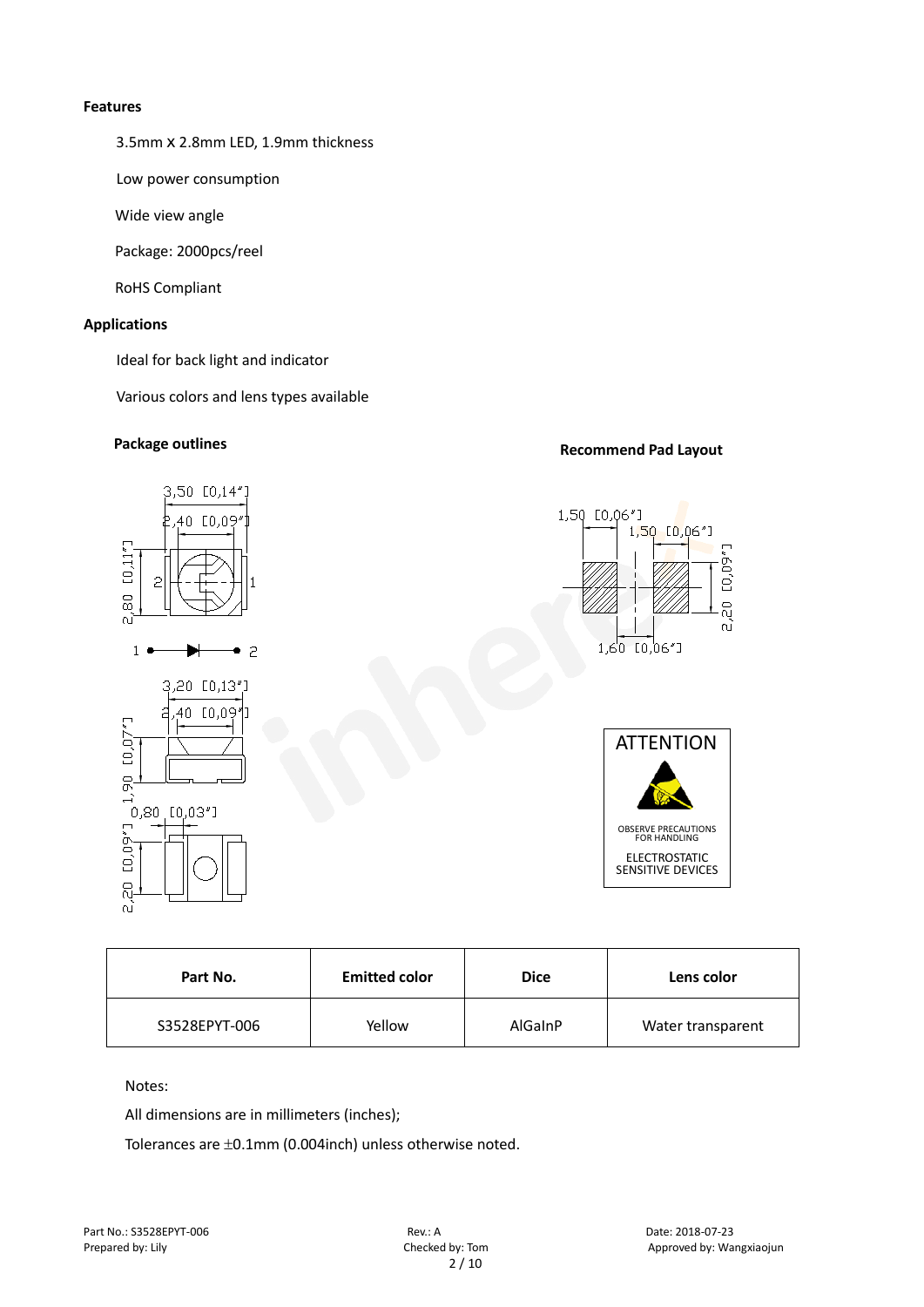# **Absolute Maximum Ratings (Ta=25**℃)

| Parameter                              | Symbol      | Value         | Unit         |
|----------------------------------------|-------------|---------------|--------------|
| Forward current                        | If          | 30            | mA           |
| Reverse voltage                        | Vr          | 5             | $\vee$       |
| Power dissipation                      | Pd          | 72            | mW           |
| Operating temperature                  | Top         | $-40$ ~+80    | $^{\circ}$ C |
| Storage temperature                    | <b>Tstg</b> | $-40$ ~ $+85$ | $^{\circ}$ C |
| Peak pulsing current (1/8 duty f=1kHz) | Ifp         | 125           | mA           |
|                                        |             |               |              |

### **Electro-Optical Characteristics (Ta=25**℃)

|                         | <b>Test</b><br><b>Condition</b> | Symbol                  | Value                    |                          |                          |        |
|-------------------------|---------------------------------|-------------------------|--------------------------|--------------------------|--------------------------|--------|
| Parameter               |                                 |                         | Min                      | <b>Typ</b>               | <b>Max</b>               | Unit   |
| Dominant wavelength     | $If=20mA$                       | $\lambda p$             | --                       | 593                      | --                       | nm     |
| Spectral half bandwidth | $If=20mA$                       | Δλ                      | $\overline{\phantom{m}}$ | 17                       |                          | nm     |
| Dominant wavelength     | $If=20mA$                       | λd                      | 583                      | $\overline{\phantom{a}}$ | 598                      | nm     |
| Forward voltage         | $If=20mA$                       | Vf                      | 1.8                      | --                       | 2.4                      | $\vee$ |
| Luminous intensity      | $If=20mA$                       | Iv                      | 500                      | 700                      |                          | mcd    |
| Viewing angle at 50% lv | $If=20mA$                       | $2\theta$ 1/2           | $-$                      | 120                      | $\overline{\phantom{a}}$ | Deg    |
| Reverse current         | $Vr = 5V$                       | $\mathsf{I} \mathsf{r}$ | $-$                      | $\qquad \qquad -$        | 10                       | μA     |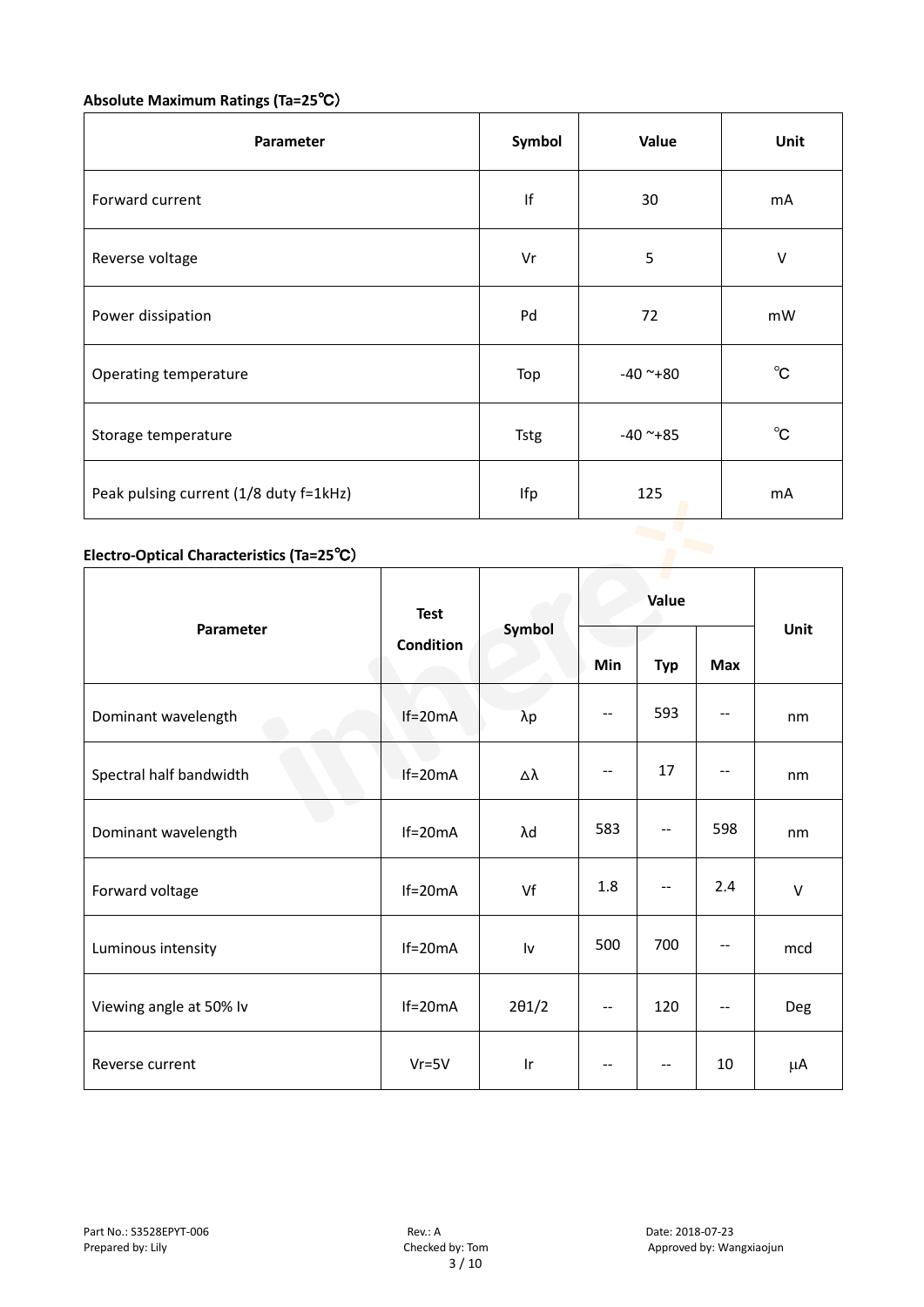#### **Optical characteristic curves**

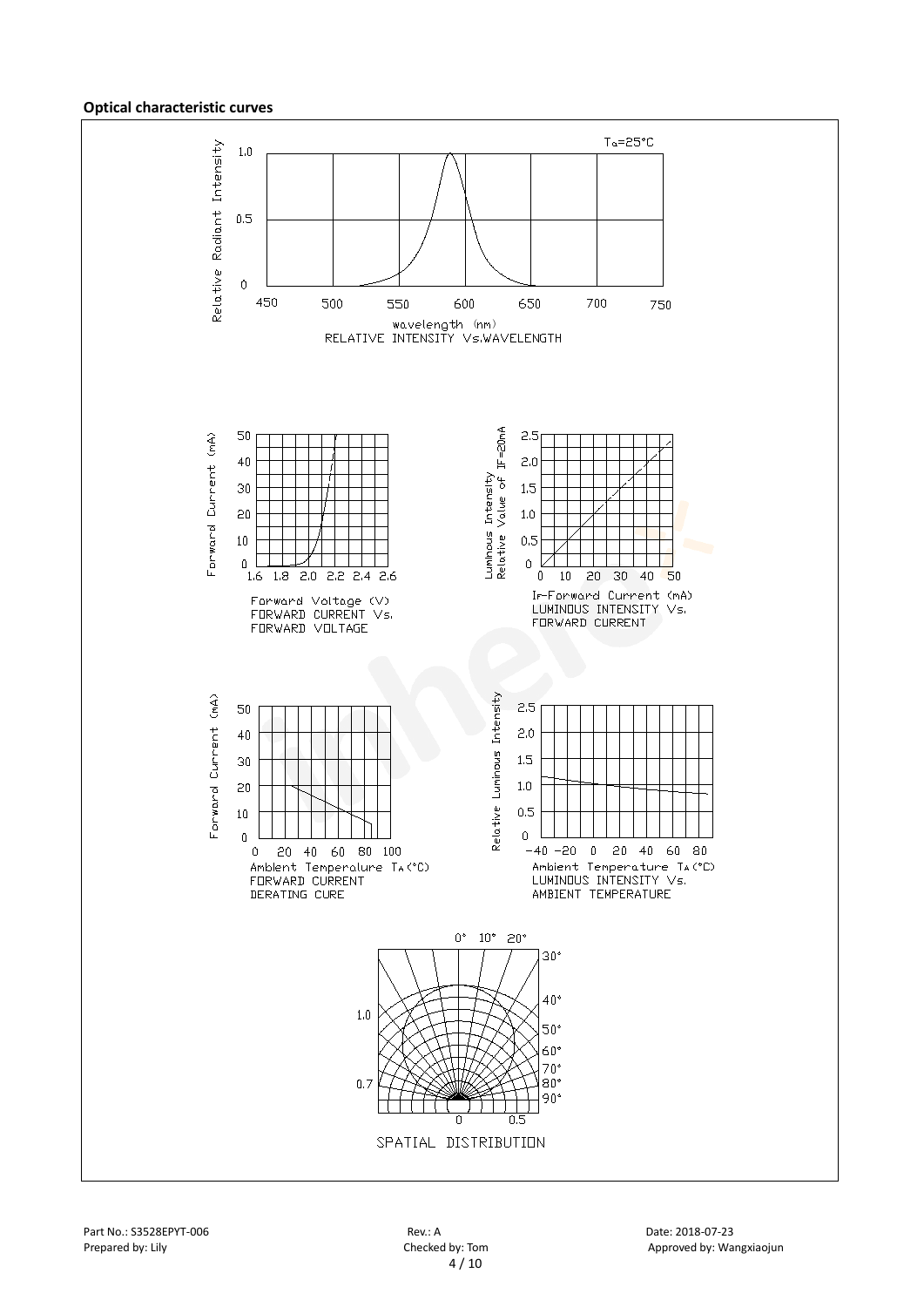#### **Reflow Profile**

Reflow Temp/Time



#### Notes:

- 1. We recommend the reflow temperature 245℃ (±5℃). The maximum soldering temperature should be limited to 260℃.
- 2. Don't cause stress to the epoxy resin while it is exposed to high temperature.
- 3. Number of reflow process shall be 2 times or less.

#### ■Soldering iron

Basic spec is  $\leq$  5sec when 320°C (±20°C). If temperature is higher, time should be shorter (+10°C $\rightarrow$ -1sec). Power dissipation of iron should be smaller than 20W, and temperatures should be controllable .Surface temperature of the device should be under 350℃.

#### **Rework**

- 1. Customer must finish rework within 5 sec under 340℃.
- 2. The head of iron cannot touch copper foil
- 3. Twin-head type is preferred.



Avoid rubbing or scraping the resin by any object, during high temperature, for example reflow solder etc.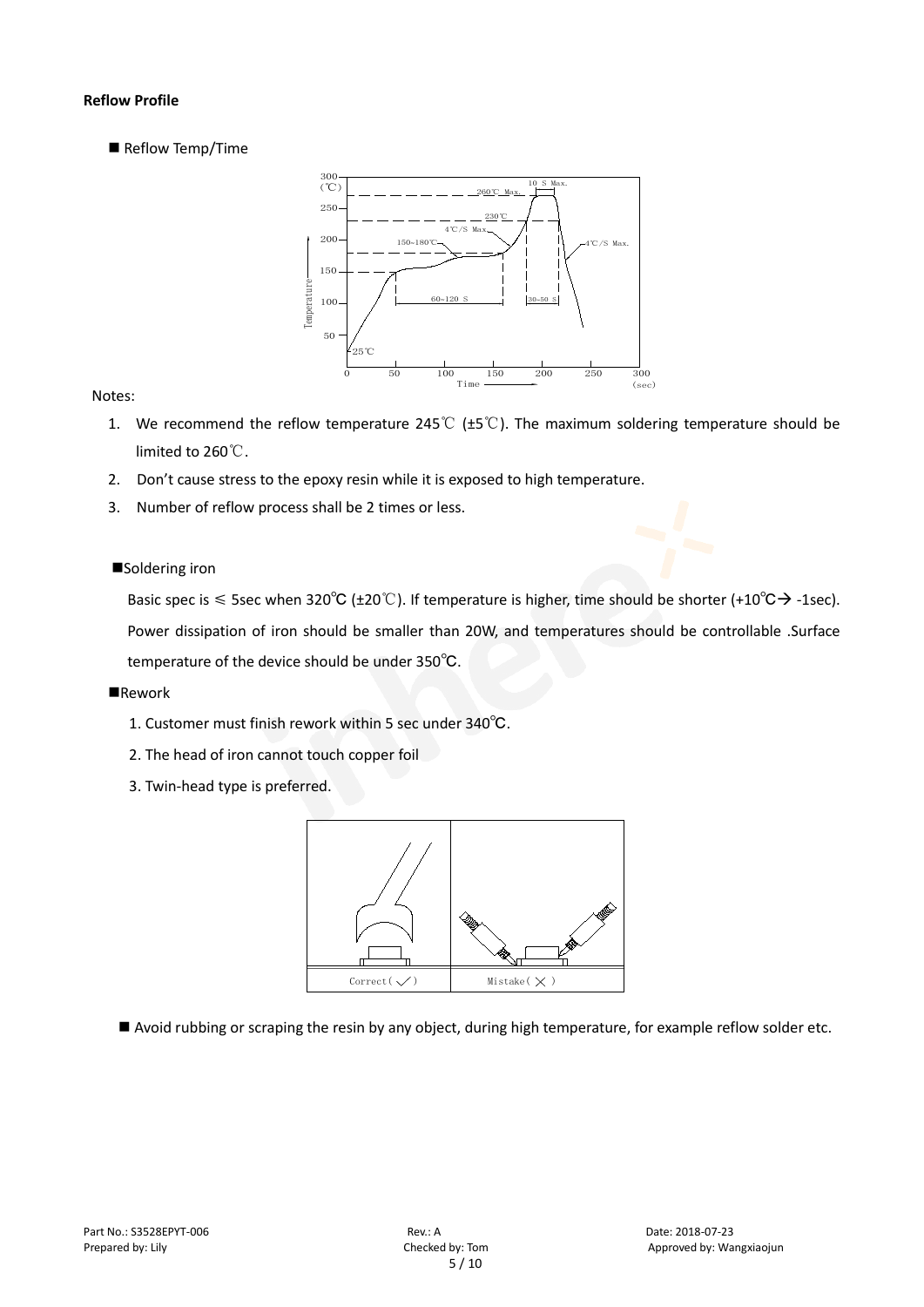#### T**est circuit and handling precautions**

■ Test circuit



■ Handling precautions

#### 1. Over-current-proof

Customer must apply resistors for protection; otherwise slight voltage shift will cause big current change (Burn out will happen).

#### 2. Storage

#### 2.1 It is recommended to store the products in the following conditions:

Humidity: 60% R.H. Max.

Temperature: 5℃~30℃

- 2.2 Shelf life in sealed bag: 12 month at <5℃~30°C and <30% R.H. after the package is opened, the products should be used within 24hrs or they should be keeping to stored at≦20 R.H. with zip-lock sealed.
- 3. Baking

It is recommended to baking before soldering. The Conditions is:  $60±5°C/24$ hrs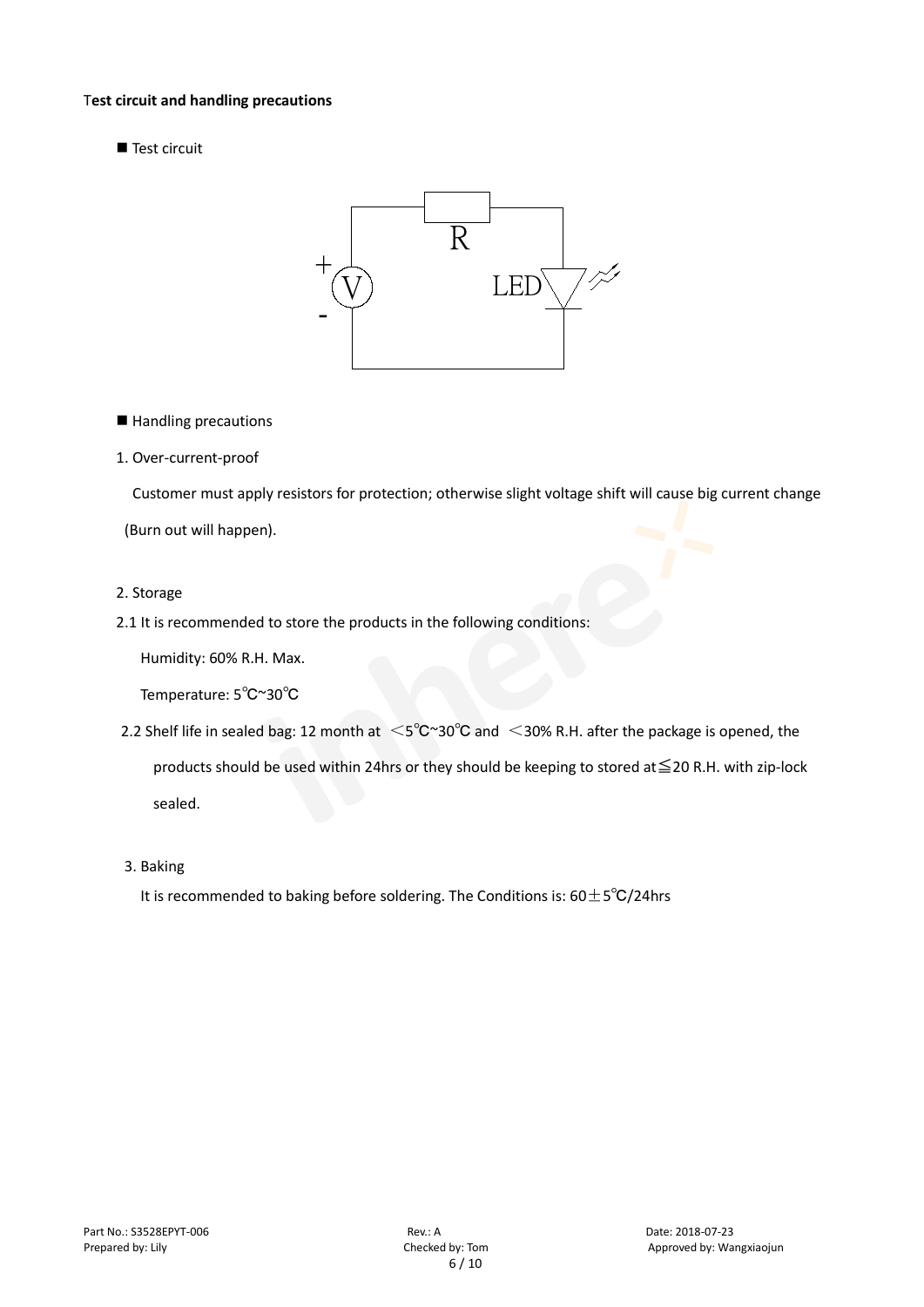#### **Test Items and Results of Reliability**

| <b>Test Item</b>                                  | <b>Standard</b><br><b>Test Conditions</b><br><b>Test Method</b>                |                                | <b>Note</b> | <b>Number of</b><br><b>Test</b> |
|---------------------------------------------------|--------------------------------------------------------------------------------|--------------------------------|-------------|---------------------------------|
| <b>Reflow Soldering</b>                           | Ta=260±5 °C, Time=10±2S                                                        | JB/T 10845-2008                |             | 0/22                            |
| Salt Atmosphere                                   | Ta=35±3°C, PH=6.5 $\sim$ 7.2<br>GB/T 2423.17-2008                              |                                | 24hrs       | 0/22                            |
| Temperature Cycling                               | -40 $\pm$ 5 $\degree$ C<br>30±1min<br>个→(25℃/5±1min)↓<br>100±5°C<br>$30±1$ min | 100cycles<br>GB/T 2423.22-2012 |             | 0/22                            |
| <b>Thermal Shock</b>                              | Ta=-40±5 $^\circ\text{C}$ $\sim$ 100±5 $^\circ\text{C}$ ,<br>15±1min dwell     | GB/T 2423.22-2012              | 100cycles   | 0/22                            |
| High Humidity High Temp.<br>Cycling               | Ta=30±5 °C $\sim$ 65±5 °C,<br>90±5%RH,24hrs/1cycle                             | GB/T 2423.4-2008               | 10cycles    | 0/22                            |
| High Humidity High Temp.<br>Storage Life          | Ta=85±5 <sup>°</sup> C, $\psi$ (%)=85±5%RH<br>GB/T 2423.3-2006                 |                                | 1000hrs     | 0/22                            |
| High Temperature<br>Storage Life                  | Ta=100 $\pm$ 5°C, non-operating                                                | GB/T 2423.2-2008               | 1000hrs     | 0/22                            |
| Low Temperature<br>Storage Life                   | Ta=-40±5 $°C$ , non-operating                                                  | GB/T 2423.1-2008               | 1000hrs     | 0/22                            |
| Life Test                                         | Ta=26±5℃,@20mA,<br>$\psi$ (%)=25%RH~55%RH                                      |                                | 1000hrs     | 0/22                            |
| High Humidity High Temp.<br><b>Operating Life</b> | Ta=85±5℃,@20mA,<br>$\psi$ (%)=85%RH                                            | GB/T 2423.3-2006               | 500hrs      | 0/22                            |
| Low Temperature<br><b>Operating Life</b>          | Ta=-20±5℃,@20mA                                                                | GB/T 2423.1-2008               | 1000hrs     | 0/22                            |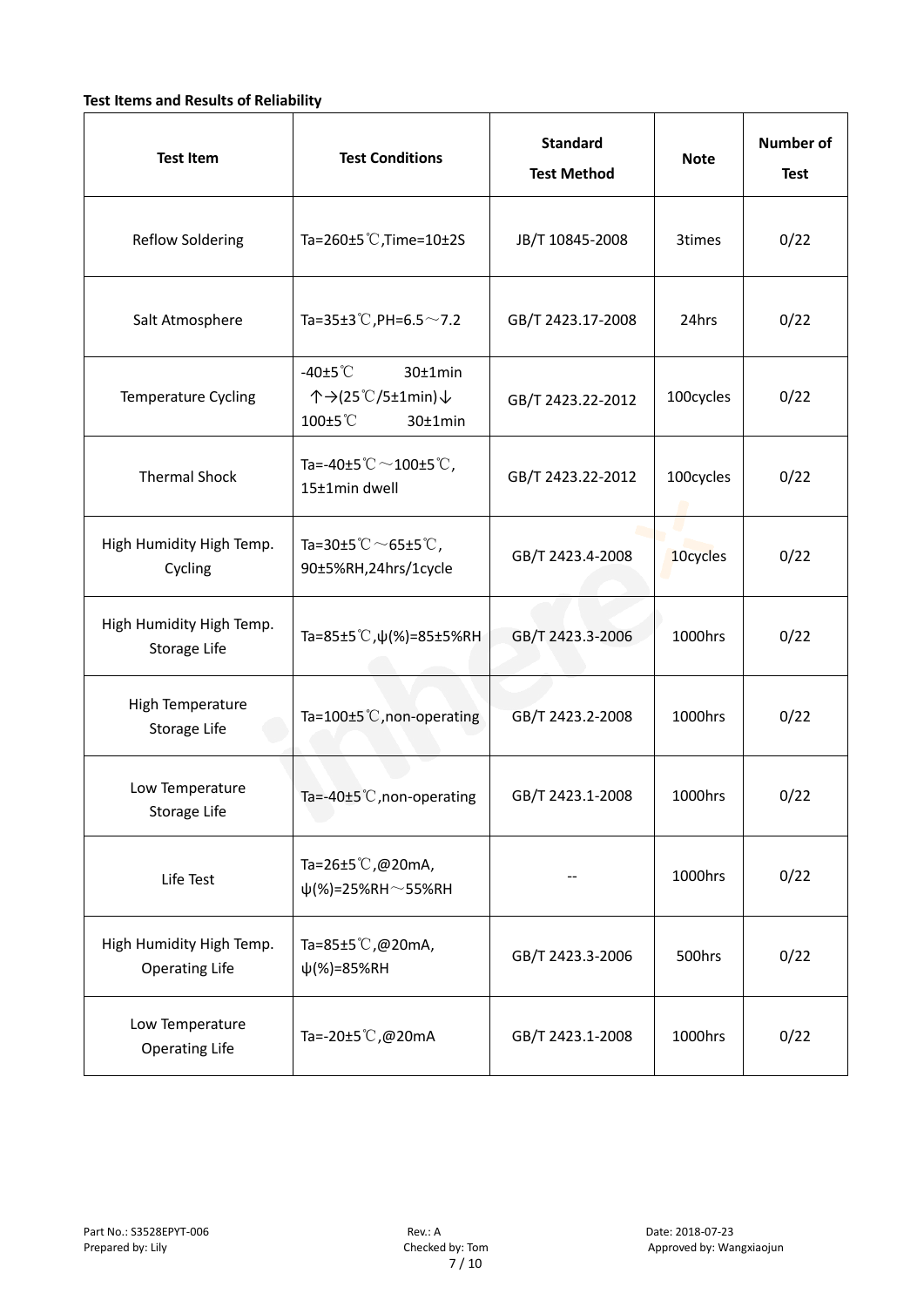#### **Forward Voltage Rank Combination (IF=20mA)**

| Rank             | Min.    | Max.    | Unit    |
|------------------|---------|---------|---------|
| $\overline{7}$   | $1.8\,$ | $1.9\,$ |         |
| $\bf 8$          | $1.9\,$ | $2.0\,$ |         |
| $\boldsymbol{9}$ | $2.0\,$ | 2.1     |         |
| $\mathsf{A}$     | $2.1\,$ | $2.2\,$ | $\sf V$ |
| $\sf B$          | $2.2$   | 2.3     |         |
| $\mathsf C$      | 2.3     | $2.4\,$ |         |

#### **Luminous Intensity Rank Combination (IF=20mA)**

| Rank | Min. | Max. | Unit |
|------|------|------|------|
| BIN1 | 500  | 900  |      |
| BIN2 | 900  | --   | mcd  |

#### **Dominant wavelength Rank Combination (IF=20mA)**

| Rank | Min. | Max. | Unit |
|------|------|------|------|
| y1   | 583  | 588  |      |
| y2   | 588  | 593  | nm   |
| y3   | 593  | 598  |      |

#### **Group Name on Label (Example DATA: 9 BIN1 y2 20)**

| DATA: 9 BIN1 y2 20                                     | Vf(V)            | $Iv$ (mcd)       | $\lambda$ d (nm) | <b>Test Condition</b> |
|--------------------------------------------------------|------------------|------------------|------------------|-----------------------|
| 9 $\rightarrow$ BIN1 $\rightarrow$ y2 $\rightarrow$ 20 | $2.0^{\circ}2.1$ | $500^{\circ}900$ | 588~593          | $IF=20mA$             |

#### Notes:

- 1. The tolerance of luminous intensity (Iv ) is  $\pm 15\%$ .
- 2. The tolerance of dominant wavelength is ±1nm.
- 3. This specification is preliminary.
- 4. This specification is a standard specification of our factory, can make in accordance with customer's special requirement.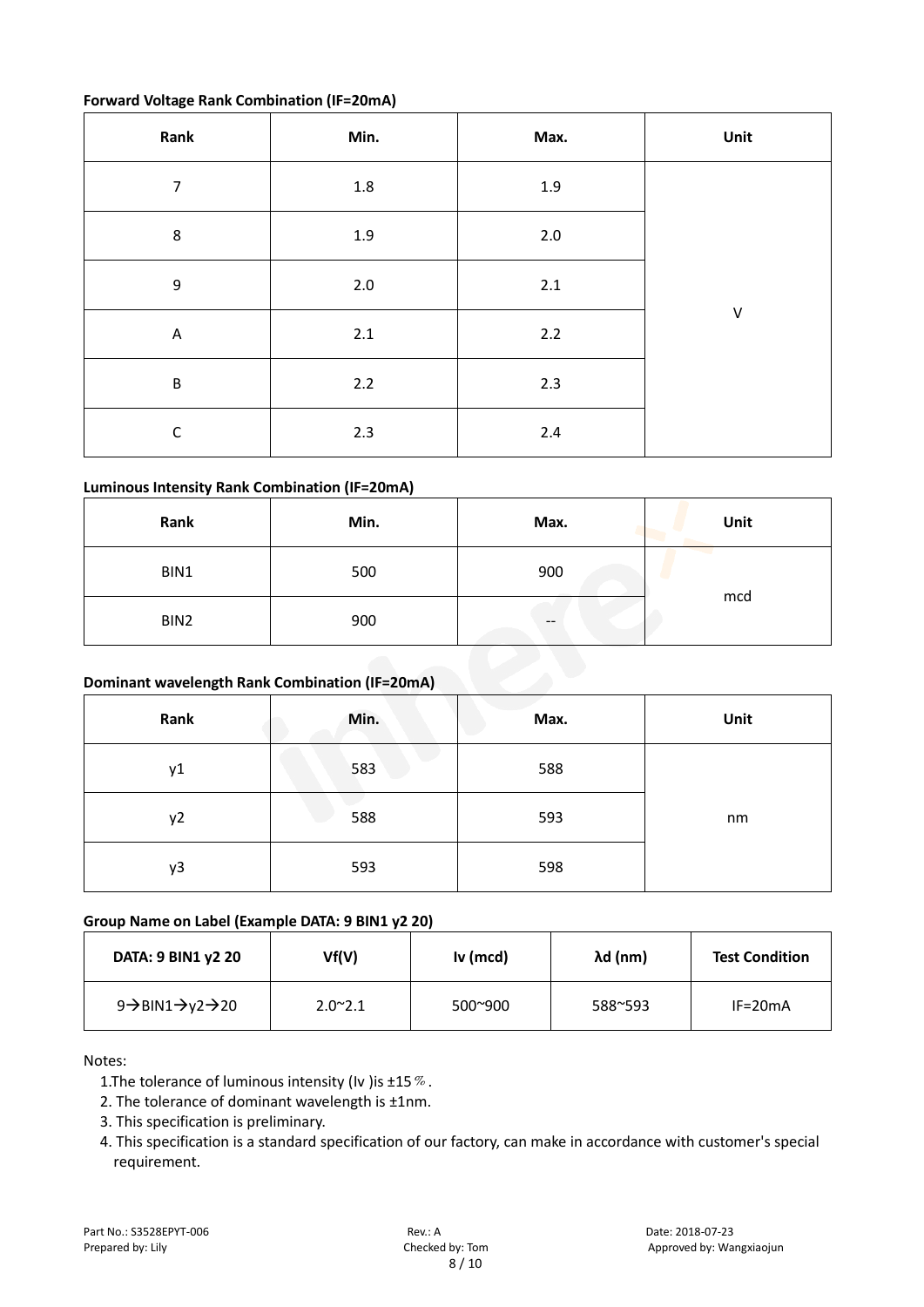#### **3528 Series SMD Chip LED Lamps Packaging Specifications**

- 
- Feeding Direction **Constanting Construction Constanting Operations Construction Constanting Construction Constanting Construction**





**Dimensions of Tape (Unit: mm)**



Notes:

- 1. Empty component pockets are sealed with top cover tape;
- 2. The maximum number of missing lamps is two;
- 3. The cathode is oriented towards the tape sprocket hole in accordance with ANSI/EIA RS-481 specifications.
- 4. 2,000pcs/Reel.